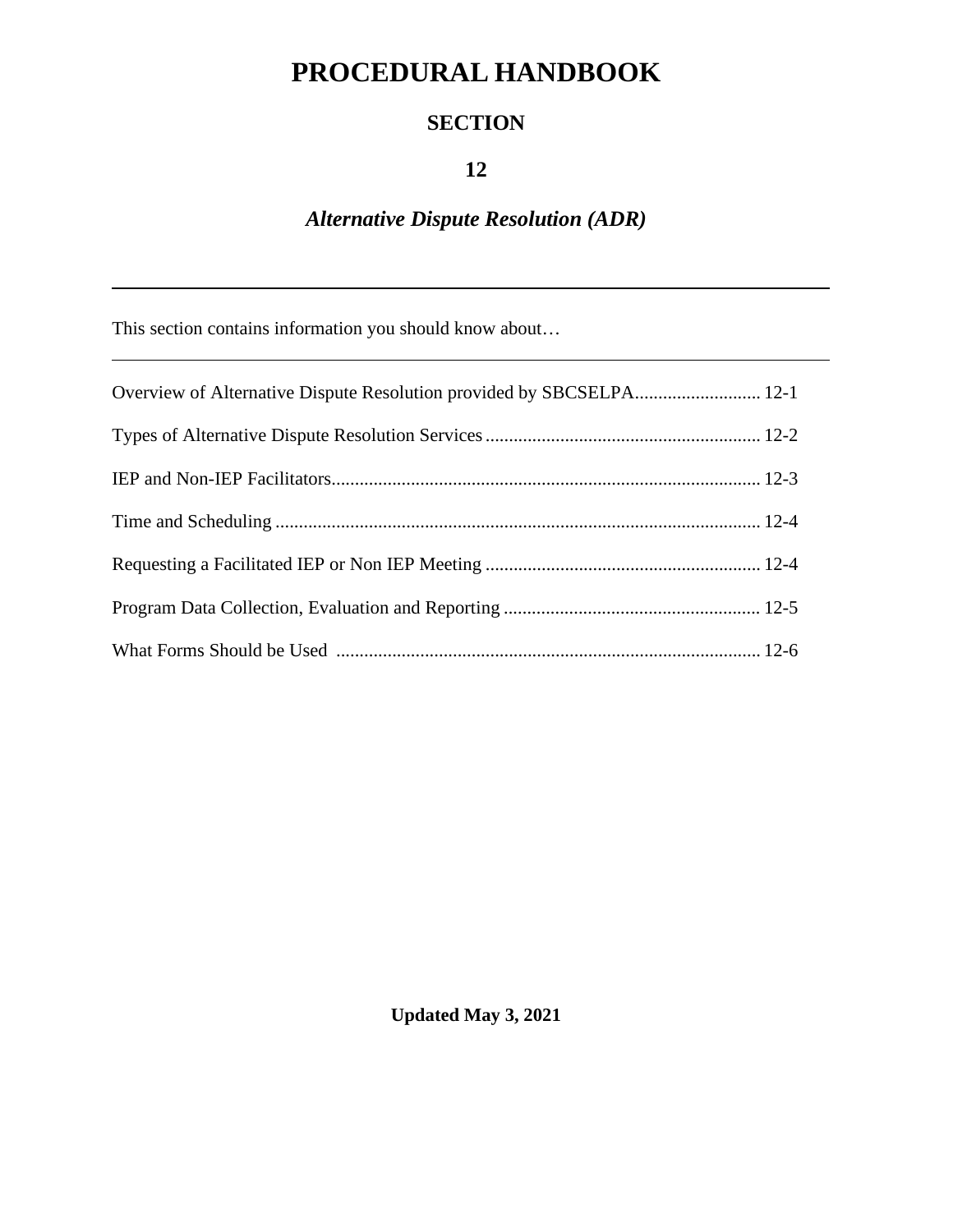### *OVERVIEW OF ALTERNATIVE DISPUTE RESOLUTION PROVIDED BY SBCSELPA*

SBCSELPA and member LEAs promote collaborative relationships with parents or guardians and community agencies ensuring students with disabilities receive a free and appropriate education (FAPE).

SBCSELPA provides to member LEAs, parents/guardians, and agencies throughout Santa Barbara County alternatives for resolving disputes or misunderstanding in the IEP process. The Alternative Dispute Resolution (ADR) goal is to restore positive communication with parents or guardians and LEAs. ADR meeting save time and money by avoiding the need to retain costly attorneys, create due process and state complaints, and promote ongoing collaborative relationships with parents, LEAs, and community agencies.



### **Level of Alternative to Dispute Resolution (ADR) Meetings**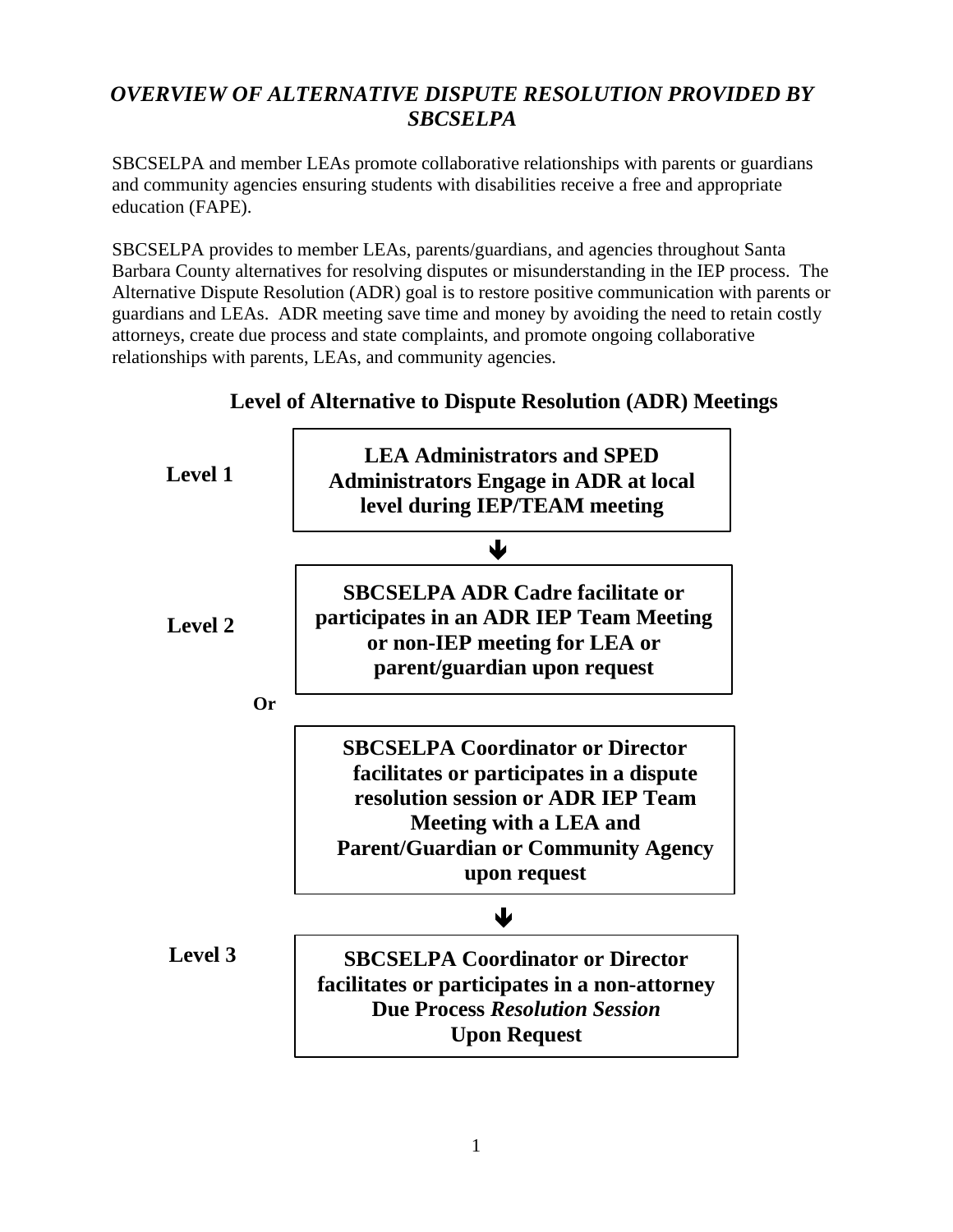### *TYPES OF ALTERNATIVE DISPUTE RESOLUTION (ADR) SERVICES*

#### **Facilitated IEP Meeting with Trained ADR Cadre Member:**

Facilitation is a process in which a trained and impartial person who is not a member of the IEP team assists the IEP team to communicate effectively and work towards agreements with which the members can all feel comfortable. The ADR Cadre/facilitator is not a decision maker or an advisor. Facilitation can be used whenever an IEP team wants to improve the effectiveness of communication. When conflicts have developed, facilitation can help defuse tensions and restore trust and more positive working relationships.

#### **Facilitated Non-IEP Meeting with Trained ADR Cadre:**

A Facilitated Non-IEP Meeting is similar to a Facilitated IEP Meeting in that a trained and impartial person assists the group to communicate effectively and work towards resolution. The difference is that the meeting is not a formal IEP meeting. There are many reasons why one may choose a Non-IEP meeting over an IEP meeting. Some of these reasons may include but are not limited to programming, staffing, and compliance.

#### **ADR Non-IEP Meeting with SBCSELPA Coordinator or Executive Director:**

A parents/guardians or LEA/District administrator may make a request to the SBCSELPA Coordinator or Executive Director to meet to resolve a dispute. As a complaint agency, there are times when the SBCSELPA Coordinator or Executive Director may be more directive than would be appropriate as an IEP facilitator to help parties determine what is or is not required under state and federal regulations or the SBCSELPA Local Plan. Examples of when a SBCSELPA ADR meeting may be needed are: 1) complaint filed at SBCSELPA by a parent/guardian or community member/agency, a request from the California Department of Education or CDE Complaint Process, or a *Resolution Session* required as part of a due process filing.

#### **Co-Facilitation:**

Co-facilitation is when two people jointly facilitate a meeting.

#### **Models of Practice:**

There are various models of practice that can be employed during facilitation.

#### Evaluative

This model is directive and provides advice and authority. The goal is settlement.

#### Facilitative

This model is supportive as it guides a team through probes and queries with purpose. The facilitator helps the team to generate options and the goal is a productive dialogue.

#### Transformative

This model is reflective and follows the discussion while asking questions without providing direction. The facilitator does not generate options for the team, rather the team does this themselves. The goal of this model is empowerment and recognition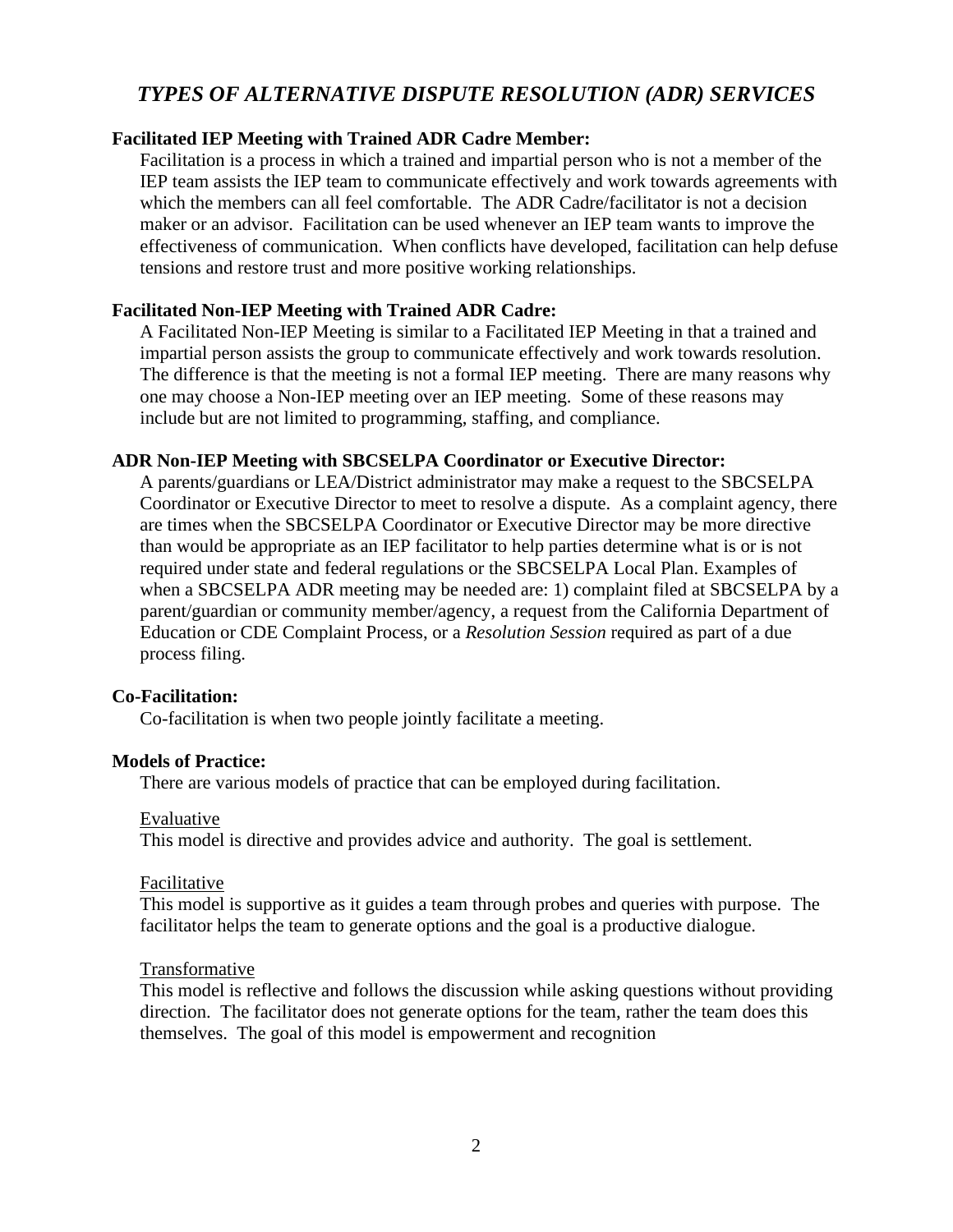### *IEP AND NON-IEP FACILITATORS*

#### **Role and Expectations of IEP and Non-IEP Facilitators/ADR Cadre:**

The role of the facilitator/ADR Cadre is to be a neutral, impartial party to the process. Please refer to *IEP and Non-IEP Facilitators Code of Ethics (SELPA89).*

#### **Background and Training Required for SBCSELPA IEP and Non-IEP Facilitators/ADR Cadre:**

All facilitators/ADR Cadre will complete 18 hours of mediation coursework. Optional resources for coursework are the following: [https://www.cadreworks.org](https://www.cadreworks.org/), Clare Fowler from mediate.com, Nick Martin with Center for Accord, and Key2Ed.

#### **Follow-up Training:**

Facilitators/ADR Cadre will participate in continuing professional development for a minimum of 6 additional hours yearly as well as attend quarterly cadre meetings.

#### **Confidentiality:**

All meetings are confidential. The facilitator/ADR Cadre will maintain the confidentiality of all participants in the process. This means that what is discussed in the meeting will not be repeated unless known from other sources or specifically authorized by the parties involved. There are exceptions to confidentiality which are when one of the parties makes a genuine threat of physical harm and/or child or elder abuse. The Facilitator/ADR Cadre will not voluntarily testify or report on anything said during this facilitated meeting UNLESS one of the participants makes a threat of physical harm or reveals information of child abuse or elder abuse.

#### **Potential Conflicts of Interest:**

Facilitators/ADR Cadre may possibly have a conflict in interest in a case. If a conflict of interest is established and all parties are aware and agree, then the facilitator/ADR Cadre may still facilitate the meeting. If the conflict is such that they cannot take the case, then a different facilitator/ADR Cadre will be provided.

#### **Available ADR Cadre in Santa Barbara County:**

• IEP Facilitation and ADR Non-IEP meetings: Deby Geiger, Special Education Director, Santa Barbara County Education Office Patty Moore, Manager of Children and Family Advocacy Services, Alpha Resource **Center** Cathy Breen, Former Special Education Assistant Superintendent, SBCEO, currently representing Santa Barbara County SELPA Amy Gillespie, School Psychologist, Carpinteria Unified School District Beverly Sherman, Coordinator, Santa Ynez Valley Consortium Jamie Carpio, Program Facilitator, Santa Barbara Unified School District Dr. Karla Curry, Special Education Director, Carpinteria Unified School District Dr. Joseph Ledoux, Program Specialist, Lompoc Unified School District Dr. Cherylin Lew, Assistant Superintendent Pupil Services, Goleta Union School District Rusty Gordon, Special Education Director, Santa Maria Bonita School District Matt Stockton, Assistant Principal Pioneer Valley High School, Santa Maria Joint Union High School District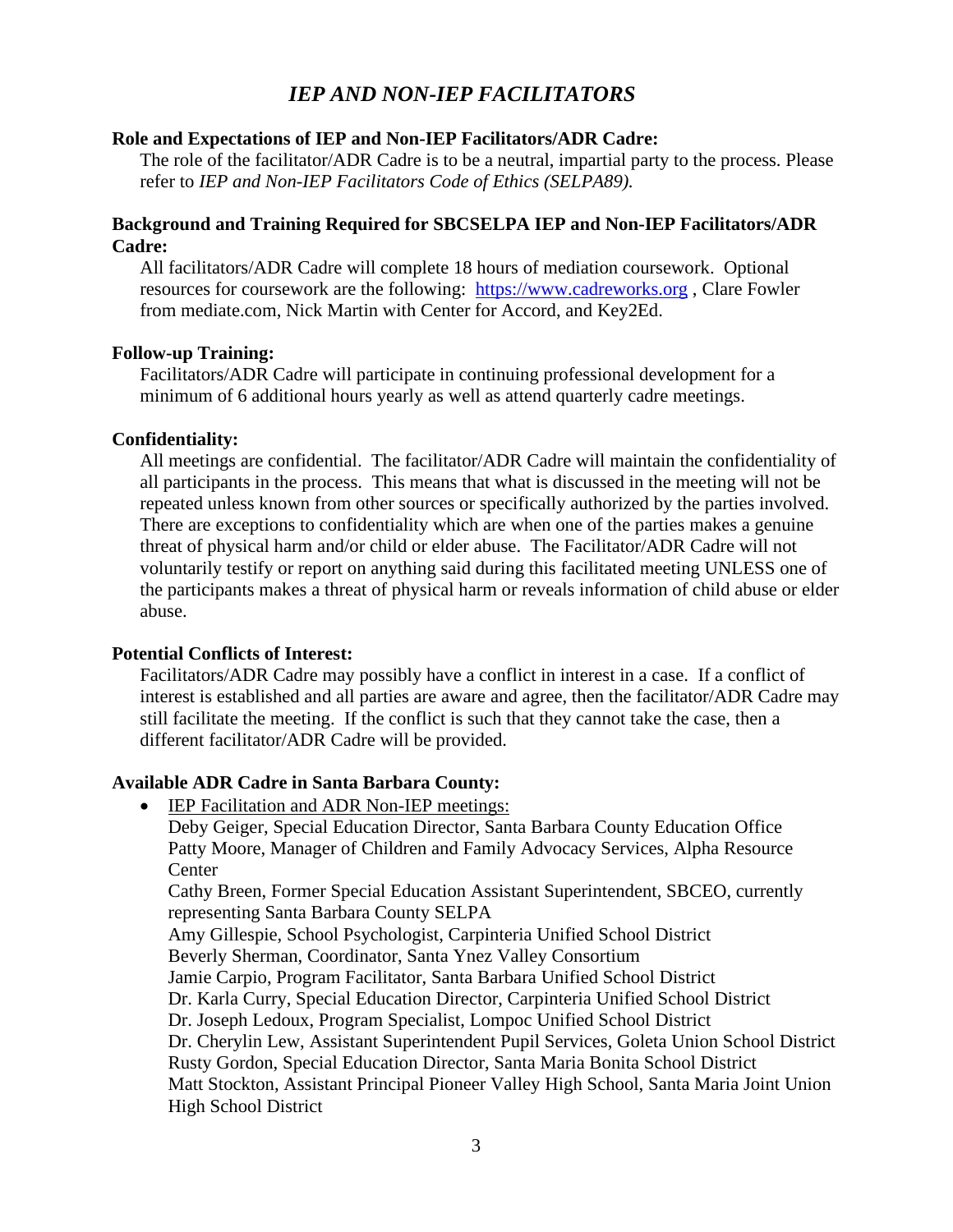Jennifer Connolly, Coordinator Santa Barbara County SELPA Meghan Davy, Advocacy Systems Specialist, Alpha Resource Center Dr. Ray Avila, Executive Director Santa Barbara County SELPA

#### **Use of SBCSELPA ADR Cadre Facilitators Outside of SBCSELPA:**

Individual LEA/District's may contract with one of the facilitators/ADR Cadre outside of the SBCSELPA process. Please notify the SBCSELPA of any contracts.

#### **Dissemination of Information**:

A flow chart for positive school communication will be created to inform of ADR services. Information regarding ADR will be posted on the SBCSELPA website as well as through email blasts to LEAs.

### *TIME AND SCHEDULING*

#### **Required Notice:**

It is recommended that requests for facilitation be received at least 10 days prior to a scheduled meeting. Exceptions to this rule can be made in extenuating circumstances.

#### **Time Allotment for Each Facilitated IEP or Non-IEP meeting:**

Each meeting will be allotted 3 hours of facilitation time and a total of 5 hours per case. ADR Cadre/facilitators will be responsible for logging hours spent on each case and will inform district and SBCSELPA of the total hours per case.

### *REQUESTING A FACILITATED IEP OR NON-IEP ADR MEETING*

#### **Who Can Request a Facilitated IEP or Non IEP ADR Meeting:**

- Adult Student
- Parents, Guardians
- LEA/Districts

#### **How to Make a Request for a Facilitated IEP or Non-IEP Meeting:**

Contact SBCSELPA either by phone (805) 683-1424, or by completing the *ADR Facilitated Meeting Intake and Documentation Form (SELPA86).* The intake process includes collecting background information as well as seeking agreement from both parties to participate in a facilitated meeting. After agreement to participate is reached, the SBCSELPA Executive Assistant will forward the *ADR Facilitated Meeting Intake and Documentation Form (SELPA86)* to the SBCSELPA Coordinator and Executive Director for review.

#### **Assignment IEP or Non-IEP Meeting Facilitators/ADR Cadre:**

The SBCSELPA Coordinator and Executive Director will review the request and determine if it is appropriate for facilitation through SBCSELPA. If appropriate, SBCSELPA Coordinator and Executive Director will assign a SBCSELPA ADR Cadre/Facilitator based on availability, geographical locations, and issues in the case. Once an ADR Cadre/Facilitator is assigned, the SBCSELPA Coordinator will provide this information to the SBCSELPA Executive Assistant who will then forward *ADR Facilitated Meeting Intake and Documentation Form (SELPA86)* to the assigned ADR Cadre/Facilitator. The ADR Cadre/Facilitator will then contact both parties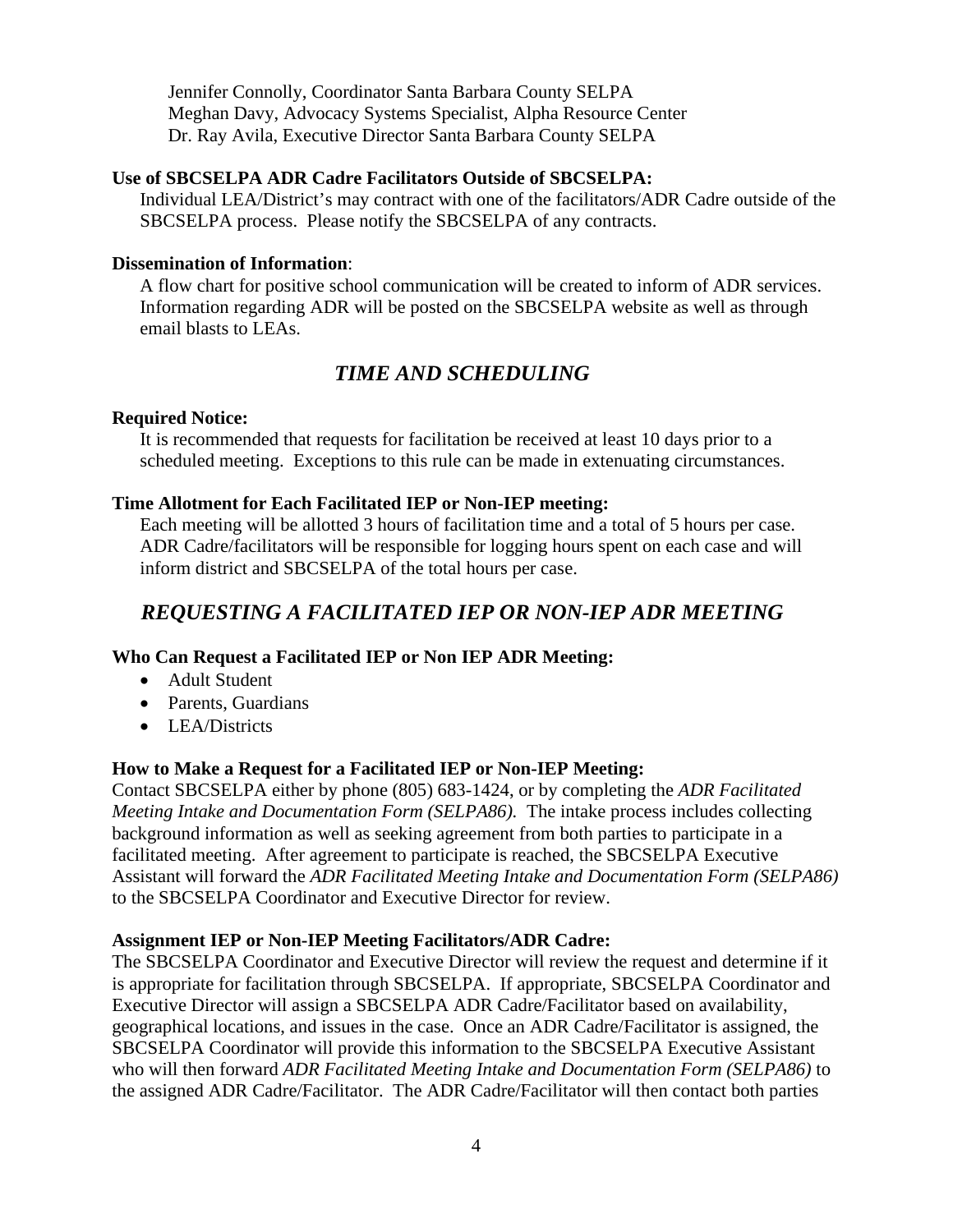within two business days of receipt of *ADR Facilitated Meeting Intake and Documentation Form (SELPA86)*.

#### **Denial of Facilitated IEP or Non-IEP ADR Meeting Request:**

A request can be denied for facilitation. These types of situations include, but are not limited to:

- a topic beyond the scope of facilitation
- the case is in due process
- families have retained an attorney
- one of the parties does not agree to facilitation
- the request is received with not enough time to arrange for a facilitator or there are no facilitators available.

### *PROGRAM DATA COLLECTION, EVALUATION AND REPORTING*

#### **Evaluation of Each Meeting**:

After being notified by the SBCSELPA ADR Cadre/Facilitator of case resolution, the *Facilitated IEP or Non-IEP Evaluation Form (SELPA88)* will be disseminated by the SBCSELPA Executive Assistant and sent to parent and LEA. SBCSELPA Executive Assistant will record outcome and survey data and the SBCSELPA ADR Cadre will review data at minimum of two times annually to determine efficacy and advise future practices.

#### **Ongoing Evaluation of IEP and Non-IEP Facilitators:**

The SBCSELPA Coordinator and Executive Director will informally evaluate the effectiveness of the ADR Cadre annually prior to the June meeting with both the LEA / district special education administrators and the JPA Board. Evaluation will be based on 1) Availability 2) Meeting outcomes and 3) Survey data.

#### **Annual Methods of Overall Program Evaluation:**

Record keeping / data collected

- number of cases
- number of meetings
- hours per meeting
- hours per case
- outcome of meeting
- satisfaction level of participants
- facilitator's performance
- perceptions of ADR Cadre/Facilitator
- follow up after ADR meeting
- relationship to other dispute resolution
- ADR Cadre/Facilitator debrief
- chairperson debrief
- parent debrief